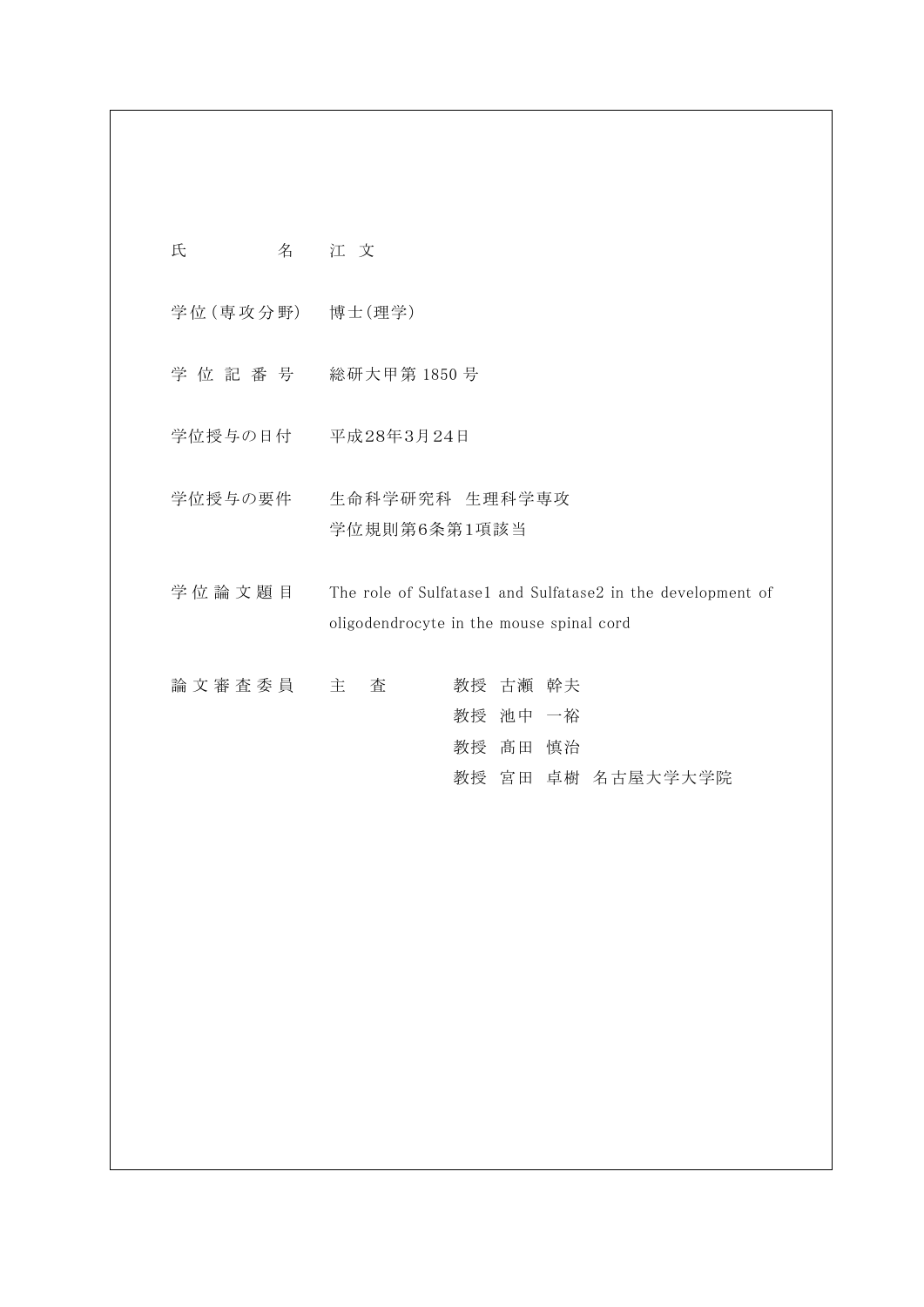## 論文内容の要旨

Summary of thesis contents

Heparan sulfate proteoglycans (HSPGs) are cell-surface and extracellular matrix macromolecules that consist of core protein (glypican, syndecan, percan) and heparan sulfate (HS) glycosaminoglycan (GAG) chain. HS consists of uronic acid  $-(1\rightarrow 4)$ -D-glucosamine repeating disaccharide subunits and undergoes sulfate modifications on the 2 -O position of uronic acid and N, 3-O and 6-O positions of the glucosamine HS units. These sulfate modifications of HS are important to HSPGs for regulating Shh signaling, which acts as a morphogen to regulate the embryonic spinal cord development. Shh furnishes positional information to control cell fate decision and organize structures of the ventral midline through Shh concentration-dependent manner in the developing vertebrate ventral spinal cord. In the mouse embryonic ventral spinal cord pMN domain, at early stage of embryonic development from about embryonic (E) day 9-10.5, Olig2 progenitors give rise to Motor neurons (MNs), and in the later (about E12.5) Olig2 progenitors change their fate from the generation of MN to that of Oligodendrocyte Precursor cells (OPCs) and it is well known that Shh is indispensable for this fate change.

Sulfatase (Sulf) is endo-enzyme that specially remove glucosamine 6-O-sulfate group in HS, containing 2 members, Sulf1 and Sulf2. Although there are several studies showing that Sulf1 acts as a regulator of Shh signaling during embryonic ventral spinal cord development, there are no reports about the details of Sulf2 expression in the spina l cord or whether Sulf2 is involved in the development of spinal cord. In this study, I found a novel function of Sulf2 as an endo-sulfatase involved in the control of MN to OPC fate change by regulating Shh signaling in the ventral spinal cord of mouse.

First I analyzed the expression pattern of Sulfs (Sulf1 and Sulf2), Shh and Shh signaling indicator Patched1 during mouse embryonic spinal cord development (E10.5 -E12.5). In the mouse, Sulf mRNAs colocalized with Shh mRNA and gradually expanded dorsally from E10.5 to E12.5, which always followed strong Patched1 signal. These expression patterns gave me an hypothesis that in the mouse strong Shh signaling input was promoted by Shh released by Sulfs, and strong Shh signaling in turn induced Shh and Sulfs dors al expansion. Consistent with this hypothesis, I found that in the Sulf1 KO or Sulf2 KO mouse ventral spinal cord, Shh expression was restricted to the floor plate at E11.5 and E12.5, and did not expand into p3 domian as in the WT mouse. Moreover, in Sulf1 KO or Sulf2 KO mouse, Patched1 expression was weaker than that in WT mouse at E11.5 and remained as E11.5 expression pattern even at E12.5. Shh is required for the ventral spinal cord domain formation and the MN to OPC fate change in the pMN domain. Thus I checked the domain formation and progenitor differentiation in the pMN domain. I found that the pMN and the p3 domains position shifted ventrally, MN neuron generation prolonged and OPC generation was delayed at E12.5 in Sulf1 KO or Sulf2 KO mouse. These results showed that Sulf2 also plays an important role in MN to OPC fate change by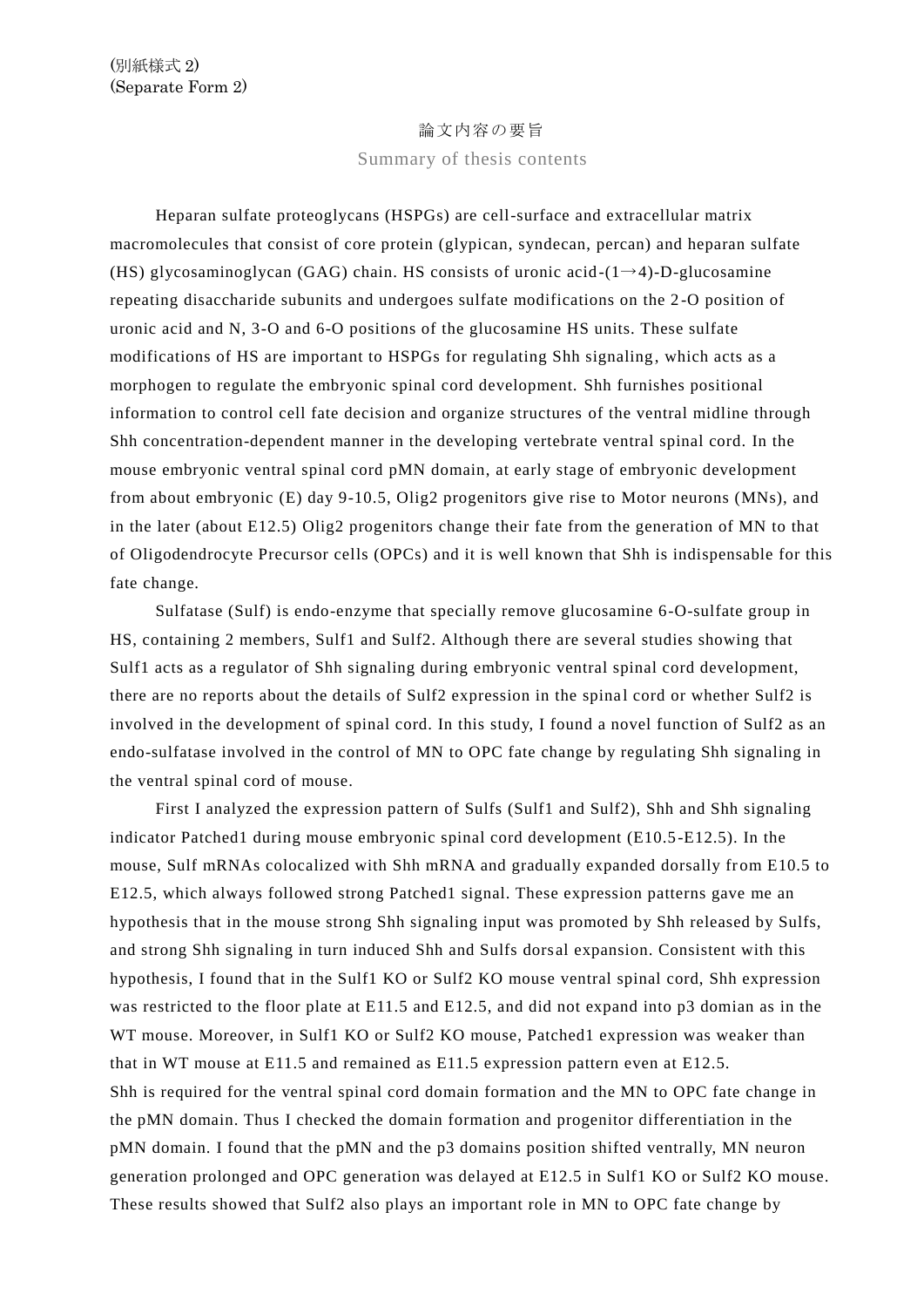regulating Shh signaling in the ventral spinal cord like Sulf1 and thus has overlapping function as Sulf1.

However, Sulf1 or Sulf2 cannot compensate the loss of Sulf1 or Sulf2 respectively, in the developing mouse spinal cord. In vitro studies showed no evidence for Sulf1 and Sulf2 interaction and sulfatase activity of Sulf1 and Sulf2 was independent. Furthermore, similar phenotypes with Sulf1 or Sulf2 single KO mouse were also observed in the Sulf1, Sulf2 double KO (Sulf1&2 DKO) and Sulf1, Sulf2 double heterozygote (Sulf1 +/-Sulf2+/- ) mice. Severe phenotypes were not found in the Sulf1&2 DKO mouse. These results suggest that a sulfatase threshold in the pMN domain required for precise MN to OPC fate switch change exists and indicates that MN to OPC fate change is not linear against Shh dose. Only when Shh concentration reaches a threshold, precise MN to OPC fate change can occurred.

Taken together, my study characterized a new role of Sulf2 as a positive Shh signaling regulator to control MN to OPC fate change in the ventral spinal cord. My study also indicated that there is a threshold in sulfatase activity (which probably reflects in the Shh dosage) to induce MN to OPC fate switch.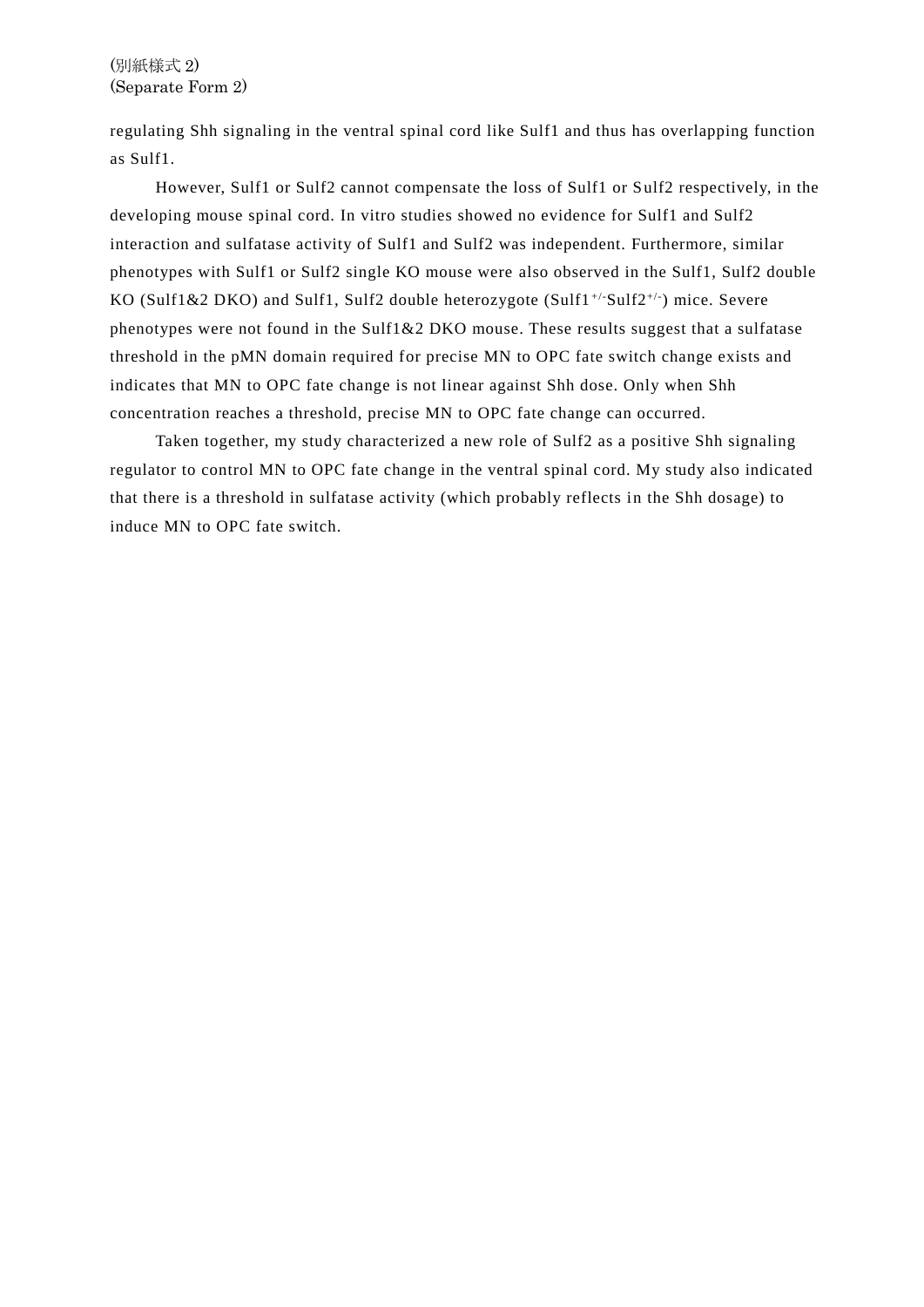## 博士論文の審査結果の要旨

Summary of the results of the doctoral thesis screening

細胞表層や細胞外基質に存在するヘパラン硫酸プロテオグリカン(HSPG)は、発生過程 において Sonic hedgehog (Shh)を含むさまざまなモルフォゲンと相互作用することにより、 その濃度勾配形成やシグナリングに関与する。この HSPG のはたらきには、グルコサミン の 6 位を含む糖鎖の特定部位の硫酸化修飾が重要な役割を果たす。一方、HSPG のグルコ サミンの 6 位硫酸基を特異的に切断する酵素としてサルファターゼ 1 (Sulf1)とサルファタ ーゼ 2 (Sulf2)が存在する。脊椎動物の腹側脊髄の神経発生では、Shh シグナリングが運動 ニューロン産生からオリゴデンドロサイト産生への転換を誘導することが知られており、 このスイッチングを Sulf1 が制御することが報告されている。しかしこの過程における Sulf2 の役割はこれまでほとんど知られてなかった。そこで出願者は本研究でマウス胎生期 腹側脊髄の神経発生における Sulf2 の機能の解明を試みた。

まず出願者はマウス胎生期 E10.5 から E12.5 の脊髄における Sulf1 と Sulf2 の発現パター ンを in situ ハイブリダイゼーション法により解析した。Sulf1 の発現は当初底板に限局し ていたが、E11.5 にはより背側の p3 領域に拡大した。一方、Sulf2 は底板において高発現 するとともに脊髄全体にも弱く発現していたが、その高発現領域は Sulf1 の発現領域と一 致することが明らかになった。Sulf2 が Sulf1 と同じ領域で発現するという結果と、Sulf1 欠損マウスにおいて運動ニューロン産生からオリゴデンドロサイト産生への転換に異常が 見られるという先行研究の結果から、Sulf2 が Sulf1 の機能を代償できないことが示唆され た。そこで出願者は Sulf1 と Sulf2 の関係についてさらに解析を行った。まず、Sulf1 欠損 マウスの発生過程の腹側脊髄における Sulf2 の発現を in situ ハイブリダイゼーション法で 調べたところ、発現パターン、発現量ともに野生型と比べて差は見られなかった。さらに、 Sulf1, Sulf2 の組換えタンパク質を作製して試験官内でサルファターゼ活性を測定した。そ の結果、Sulf1 と Sulf2 はそれぞれ単独で同等の活性を有すること、両者を共存させても酵 素活性は協奏的に変化しないことが明らかになった。

次に出願者は、胎生期腹側脊髄の神経発生における Sulf2 の機能を解明するために、Sulf2 欠損マウスの表現型を Sulf1 欠損マウスと比較しながら詳細に解析した。その結果、Sulf1 欠損マウス、Sulf2 欠損マウスいずれにおいても、野生型マウスで見られる p3 領域におけ る Shh の発現誘導と Shh シグナリングの変化が起こらず、運動ニューロン産生からオリゴ デンドロサイト産生への転換が低下していた。さらに出願者はサルファターゼ活性の強さ と Shh シグナリングとの関係を確かめるために、Sulf1・Sulf2 ダブル欠損マウス、Sulf1・ Sulf2 ダブルヘテロマウスにおいても同様の解析を行った。その結果、両マウスともに Sulf1 欠損マウスおよび Sulf2 欠損マウスと同じ表現型を示すことが明らかになった。これらの 観察から、胎生期腹側脊髄の正常な神経発生における Shh シグナリングには Sulf1 と Sulf2 のいずれもが必要であることが証明された。さらに、正常な Shh シグナリングに必要なサ ルファターゼ活性の閾値が存在することが示唆された。

以上のように、出願者はマウス胎生期腹側脊髄の神経発生における Sulf2 の機能を明ら かにした。さらに、正常な Shh シグナリングにおけるサルファターゼ活性の閾値について